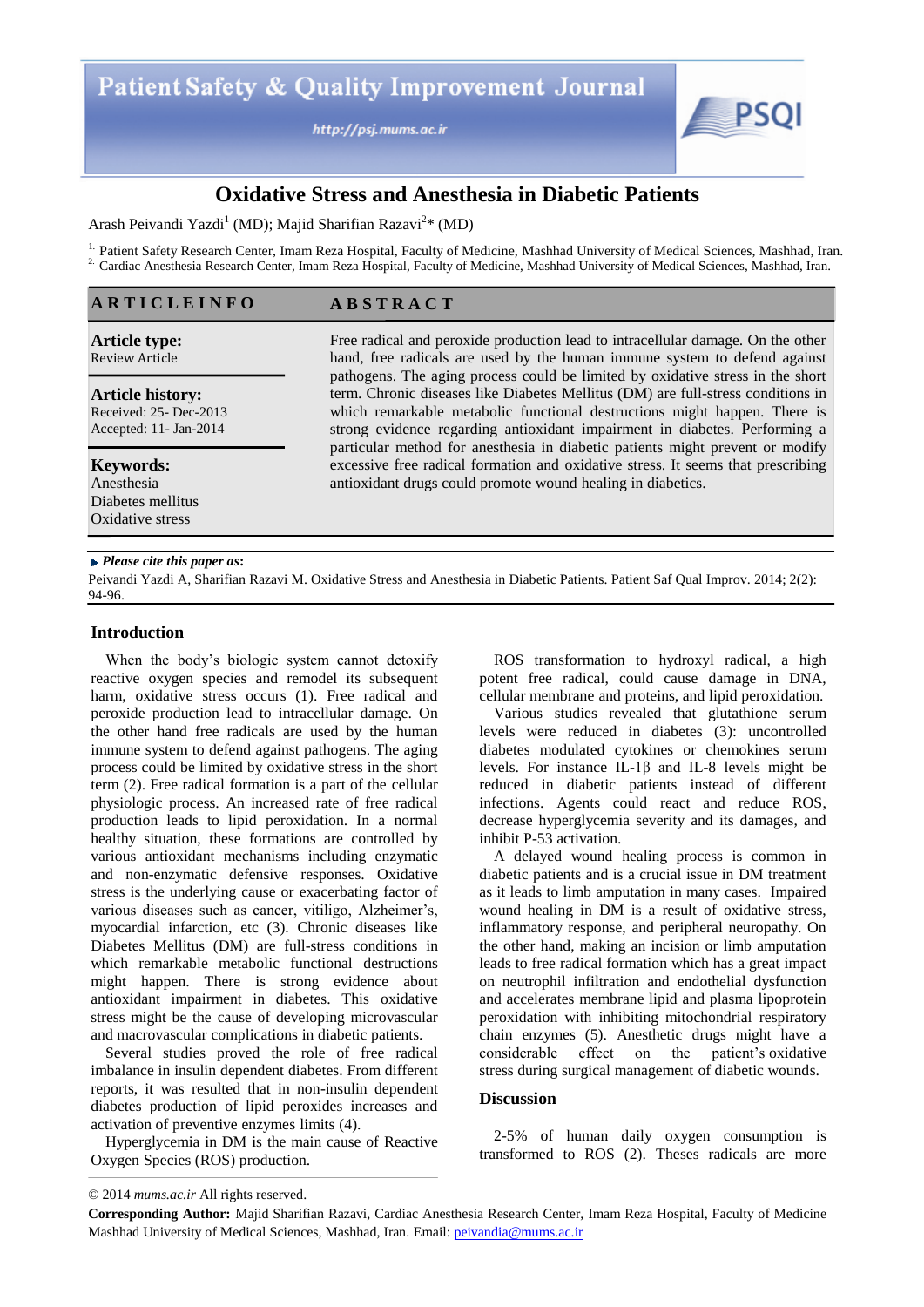highly activated than molecular oxygen. Inhalation anesthetic drugs increases free radical formation, particularly in cardiac cells. From different studies it was concluded that General Anesthesia (GA) might lead to neuroapoptosis by acute up regulating ROS and impaired mitochondrial morphogenesis (6). On the other hand, EPO production in brain depends on oxygen pressure, and EPO is an important neuroprotective factor in traumatic, hypoxic, or ischemic events. GA might suppress EPO production (7). Superoxide Dismutase (SOD), Glutathione Peroxidase (GPx) and Catalase (CAT) are the main biologic enzymes that counterbalance ROS effects.

Oxidative stress has a multifactorial base; GA induced hemodynamic changes and increased levels of

**Table1: different anesthetic agents and oxidative stress**

cytokine in macrophages located in alveolus in inhaled volatile anesthetic agents' usage might be the two main mechanisms of free radical production and oxidative stress. Hyperglycemia could increase intracellular glucose levels and act as a trigger for ROS formation.

ROS activates insulin linked pathways which are stress sensitive. Nuclear factor-B activation leads to inflammatory and immune response and has an initial role in the induction of insulin resistant phenomenon.

These active pathways link to  $\beta$  -cell dysfunction and vascular complications in diabetic patients.

Mitochondria are the main intracellular organelle that could be affected by anesthesia and lead to oxidative metabolism impairment (6). Table-1 shows the effect of different anesthetic agents on oxidative stress.

| Author        | Title                                                                                                                                              | <b>Publicati</b><br>on year | Anesthesia method                                  | <b>Outcome</b>                                             |
|---------------|----------------------------------------------------------------------------------------------------------------------------------------------------|-----------------------------|----------------------------------------------------|------------------------------------------------------------|
| Lee $(8)$     | Effect of propofol on oxidative<br>stress status in erythrocytes from dogs<br>under general anesthesia                                             | 2012                        | Propofol and general<br>anesthesia                 | Antioxidant effects in<br>dogs                             |
| Kalimeris (9) | Cognitive function and oxidative stress<br>after carotid endarterectomy: comparison<br>of propofol to sevoflurane anesthesia                       | 2013                        | Propofol vs sevoflurane                            | Antioxidant effects of<br>propofol                         |
| Kulacoglu (5) | Prospective comparison of local, spinal,<br>and general types of anesthesia<br>regarding oxidative stress following<br>Lichtenstein hernia repair. | 2007                        | Local, spinal, and general<br>types of anaesthesia | Local and spinal<br>anaesthesia methods can be<br>accepted |
| Ozkan(3)      | Propofol sedation in total knee<br>replacement: effects on oxidative<br>stress and ischemia-reperfusion damage.                                    | 2013                        | Propofol infusion                                  | Propofol infusion may<br>reduce oxidative damage           |

It was revealed from different studies that propofol has a protective effect in oxidative damage. Budic demonstrated that regional or local anesthetic drugs and

propofol infusion reduced lipid peroxidation in children's lower limb surgeries (10).

In [Bravo-Cuéllar'](http://www.ncbi.nlm.nih.gov/pubmed?term=Bravo-Cu%C3%A9llar%20A%5BAuthor%5D&cauthor=true&cauthor_uid=17511905)s study, the CRP level was significantly lower in patients who underwent GA compared to regional anesthesia, and free radicals and oxidative agents had a higher serum concentration.

Inflammatory factor levels and oxidative product concentration could predict the chance of complications after anesthesia. For example, increased interleukin-6 level after surgery might enhance the postoperative delirium (11).

The risk of these kinds of complications should be evaluated in patients with chronic diseases like diabetes mellitus who need surgery and anesthesia, and they must be closely observed after procedures. It has been

# **References**

- 1- Royston D. Free radicals. Formation, function and potential relevance in anaesthesia. Anaesthesia. 1988 Apr;43(4):315-20.
- 2- Fessel JP, Jackson Roberts L. Isofurans: novel

shown that propofol-induced anesthesia had no antioxidant ability, and its bolus infusion might have an antioxidant effect. Poor recovery after anesthesia might deteriorate oxidative stress and predict postoperative mortality. Different studies illustrated the role of oxygen toxicity, adults' respiratory distress syndrome, and halothane in free radical injuries in patients who underwent surgery with GA. Ketamine or propofol sedation could reduce lipid peroxidation in surgeries (12, 13).

# **Conclusion**

Performing a particular method for anesthesia in diabetic patients might prevent or modify excessive free radical formation and oxidative stress. It seems that prescribing antioxidant drugs could promote wound healing in diabetics.

products of lipid peroxidation that define the occurrence of oxidant injury in settings of elevated oxygen tension. Antioxidants & redox signaling. 2005 Jan-Feb;7(1-2):202-9